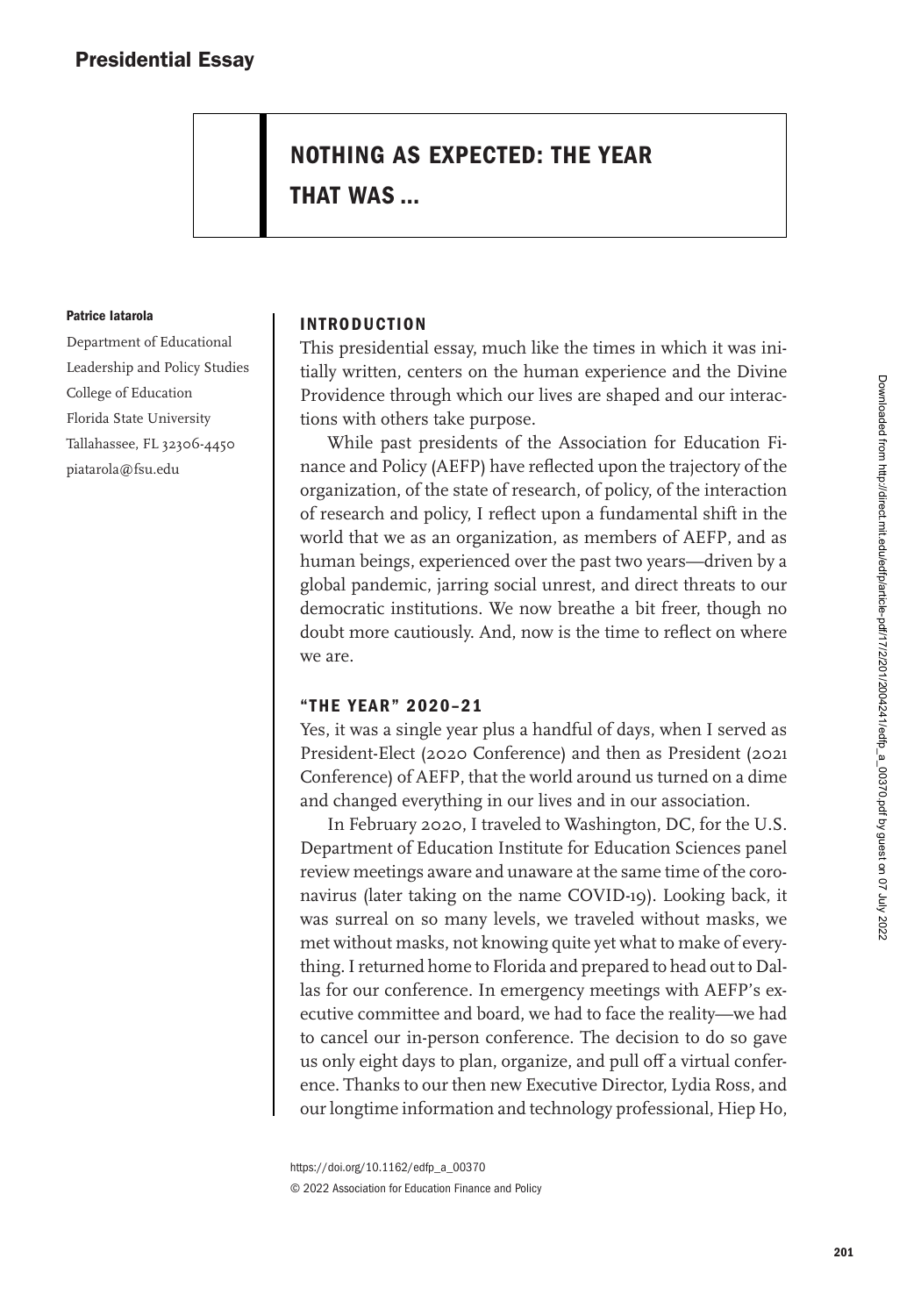it was an amazing conference, of course not without glitches, but most certainly without precedent.

Settling into the reality that COVID-19 would be with us for a while, we turned our eyes toward our June summer board meeting and the work of the organization. Again, events snapped us out of any lull we might have hoped for to catch our breath. With the murders of Ahmaud Arbery, Breonna Taylor, and George Floyd, we knew that it was time to speak out as an organization and to make a commitment to do better as an organization and to "challenge the long-standing patterns of institutional racism," as we noted in our message to members, elements of which bear repeating:

As an organization we are committed to fostering an inclusive and anti-racist environment. We recognize that academia as a whole, and education finance and policy in particular—including our own association—suffers from a lack of diversity and is not as inclusive as it must be. We are committed to working toward changing that.

Education is the core of who we are as an organization, education is the core of who we are as human beings. The deep and persistent inequities at all levels of education and society at large must be addressed. From its inception, AEFP has been a place where strategies to eliminate these inequities germinate. We must continue to provide a forum for those discussions. Out of upheaval emerges opportunity—opportunity to root out racism at its core and to rebuild our education, social, and economic systems in a more equitable manner that reflects each individual's unique and essential role in this world.

At our summer 2020 board meeting, we deepened our efforts in cross-cutting ways, not simply in terms of affirming our commitment to diversifying the pipeline of scholars as our pre-doctoral fellowship initiative aims to do, but also to diversify our perspectives, which I will discuss a bit later in this essay.

But, let's continue with the year that was! We understood that 2021 would be a virtual conference and committing to that early on helped us learn from our mistakes in 2020 and to incorporate our members' feedback. As AEFP members, we know that our organization is special and that our in-person conferences exude an energy that reflects intellectual engagement in a professionally and socially warm, welcoming environment. The challenge: How to infuse and capture that spirit in a virtual conference.

As that planning was shaping up and we turned the corner on 2021, just six days into the new year, the constant attacks on our senses and sensibilities culminated in an assault on our nation's Capitol, the bedrock of our democracy. And, a mere two days before the 2021 conference we were shocked out of our lull, once again, when the hatefilled murders of six Asian American women (which also took the lives of two others) happened in Atlanta.

Through the energy of our members, current and past leadership, and extraordinary commitment by our board, our 2021 conference was an amazing success that reminded us of who we are as an association, capturing our beautiful essence, while also informing others through social media. Yes, what a year it was.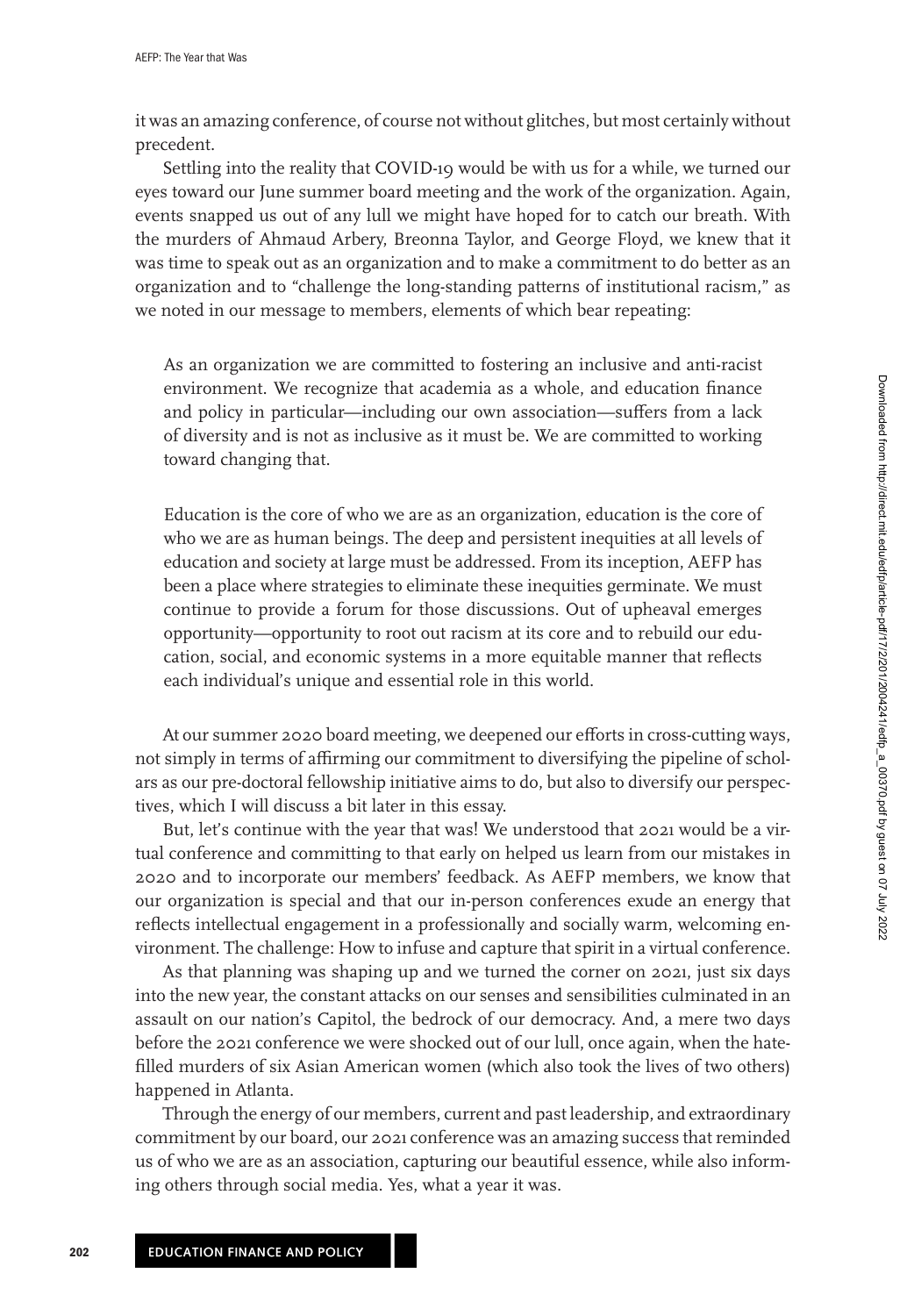The rest of this essay imparts my thoughts and reflections that I initially shared in my presidential address. All food for thought with the aim of getting us to think about knowledge and to caution us to not confuse knowledge with beliefs and truths, as well as to encourage us to have humility in all that we do; to see how perspectives shape knowledge; to encourage us to value other perspectives; and to build/remodel a scholarly home and family to shape the future through our search for meaning.

## **KNOWLEDGE**

Knowledge starts with the flash of insight—the flash coming from experience, from observation, from the work of others, from casual conversations, from wherever. We, then, take that flash of insight and develop it, deepen it through study, gathering data (in all forms), analysis, contemplation, articulation, vetting, reconciling, presenting feedback, revising, and refining. All of this toward the goal of knowing—having knowledge. Knowledge is not static—it represents our best understanding of a phenomenon at any given moment. Knowledge grows, sharpens, deepens, and gets overturned. Knowledge alone is not truth. Truth is static, not changing irrespective of perspective or (for example) advances in technology. To confuse knowledge with truth is a mistake and a disservice to both.

## **PERSPECTIVES**

Knowledge is shaped by perspective in meaningful ways. Starting with an illustrative example, our orientation on school finance equity and education research shifts as available data and technology evolve. Fifty years ago, school finance research focused on equity within states using district-level data that were entered into mainframe computers with analytic code "written" onto punch cards. Thirty years ago, we were able to shift perspectives to within-districts with newly available school-level data that came on some form of floppy, large-capacity disks entered on personal computers with software to run our analytic codes. Soon after came data on individual students matched to teachers, CD-ROMs and thumb drives, and now cloud space where you can choose your statistical software and code.

As our access to data and capacity to analyze the data shifted, so too did our questions, which moved closer and closer to what matters, from the state to the district to the school to the teacher to the student. We moved from knowing how much districts spend and the object and/or function of the spending, to knowing what was being spent at the school level (with cost accounting attributing district-level spending to the school level), to knowing that—in the form of the most important resource of all—teachers matched to kids mattered. With statewide individual student-level data systems integrated and matched with other information systems on labor market participation and earnings, social welfare participation, and military service—quantitative data went big. Not to be outdone, qualitative data have also gone big!

Yet, it is not simply a matter of data (but most certainly aided by the data)—our perspectives are shaped by the disciplinary lenses and methodological approaches we bring to research that shape our questions, our analyses, and our conclusions. This is a complex world and education is at its core, always has been and always will be in informal and formal ways—we are richer when we value the other.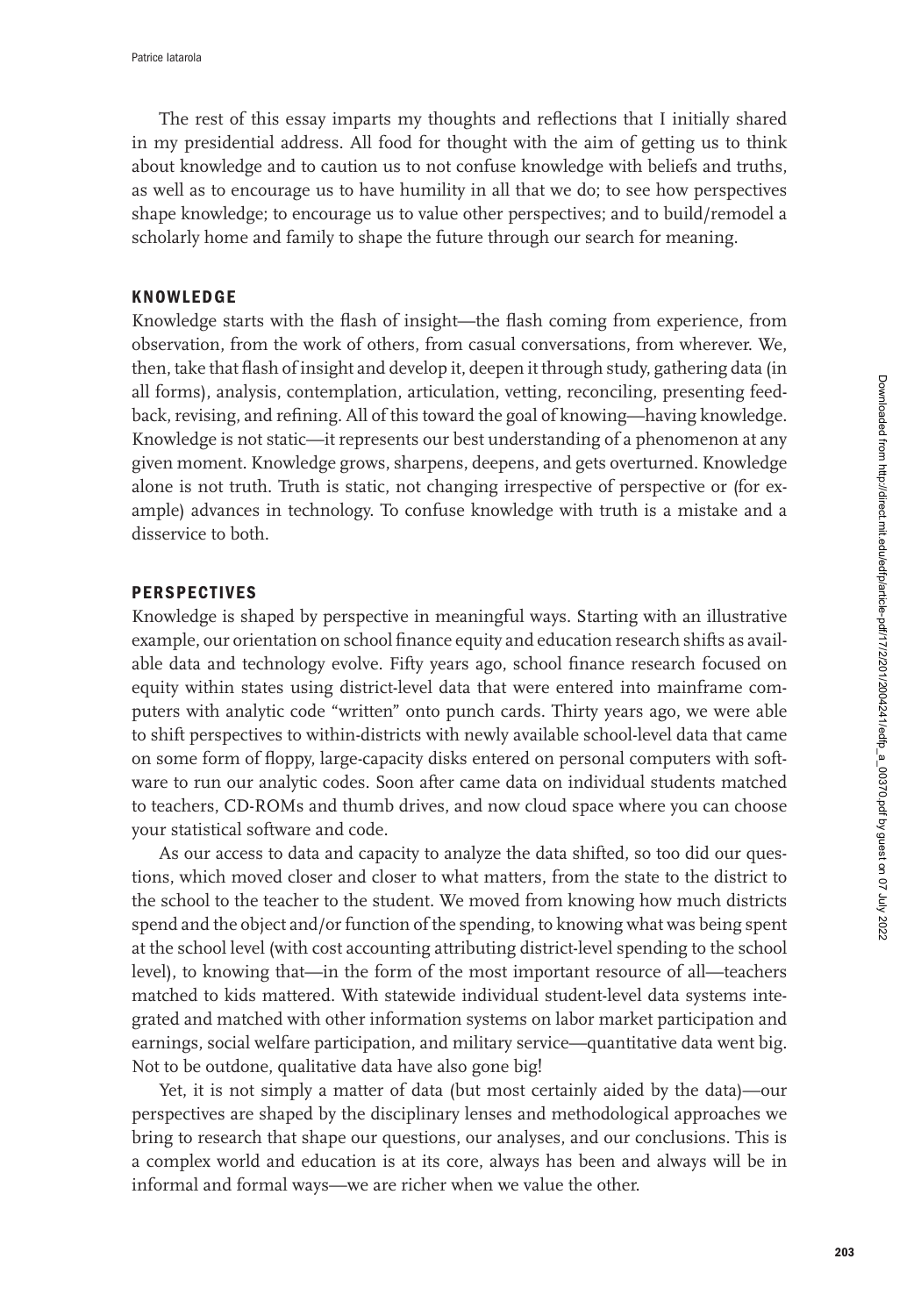## **VALUING THE OTHER**

No two people are the same. No two points on a color spectrum are the same, yet every point and every individual are necessary and essential parts of the whole, and the richness and full color of the whole. A "whole" that does not recognize and value its parts is not truly a whole, a part that does not recognize the other cannot then be united in the whole. There are so many dimensions on which we identify ourselves, personally and professionally, and it is so critical to see ourselves as part of the whole without erasing who we are individually. This is most certainly at the core of our nation's motto: E pluribus unum—out of the many, one.

## **OUR SCHOLARLY HOME**

Building and/or remodeling our home that is centered on building knowledge to improve policy and practice, makes lives better. Central to this is bridging the gap between research and practice, and AEFP has made great strides in this (as has the broader educational research community). Within AEFP, Carrie Conaway's leadership took us to another level and the Walton Family Foundation's support for our policy makers and practitioners has been so critical in this building and expanding of the bridge.

As we, as an organization, leaders and members alike, embark on our journey forward, we must go beyond ourselves, beyond our comfort zones and established connections. There are, no doubt, tradeoffs between the concentration and clustering of like-minded, like-trained, like-thinking colleagues and the broadening and bringing in of different-minded, differently trained, and diverse members. When we are in our "like" group, it is comfortable, fun, we share language and references. However, it is also isolating—stunting meaningful growth and deeper and richer perspectives of this richly hued world.

I would like to end with passages from our Promise and Hope message sent in January 2021:

What role does a scholarly and professional association of those devoted to research and policy play in this? It depends. It might in fact aid and abet darkness, knowingly or naively, by claiming that scholarly distance requires us to not take a stand, to not speak out against affronts of the kind we saw on display in our nation's Capital on January 6th. But, it also might bring much needed light that has the potential not to just brighten a dark space but to transform it. As researchers and policy makers and those committed to the use of evidence to further a more just and equitable society, we have the opportunity and even the imperative to shine a light on the structures and forces that allowed for the ugliness and hatred that made a mockery of our nation in the events of January 6th and all the moments in our history that led to this day. But shining light on darkness alone is not enough, we must literally transform that darkness to light.

Our mission as educators, researchers, professionals, and policy actors must be the utter transformation of our systems that have perpetuated the racism and disregard for democracy that led to January 6th. We are uniquely situated to do this because we are educators, we are researchers, we are practitioners, and we